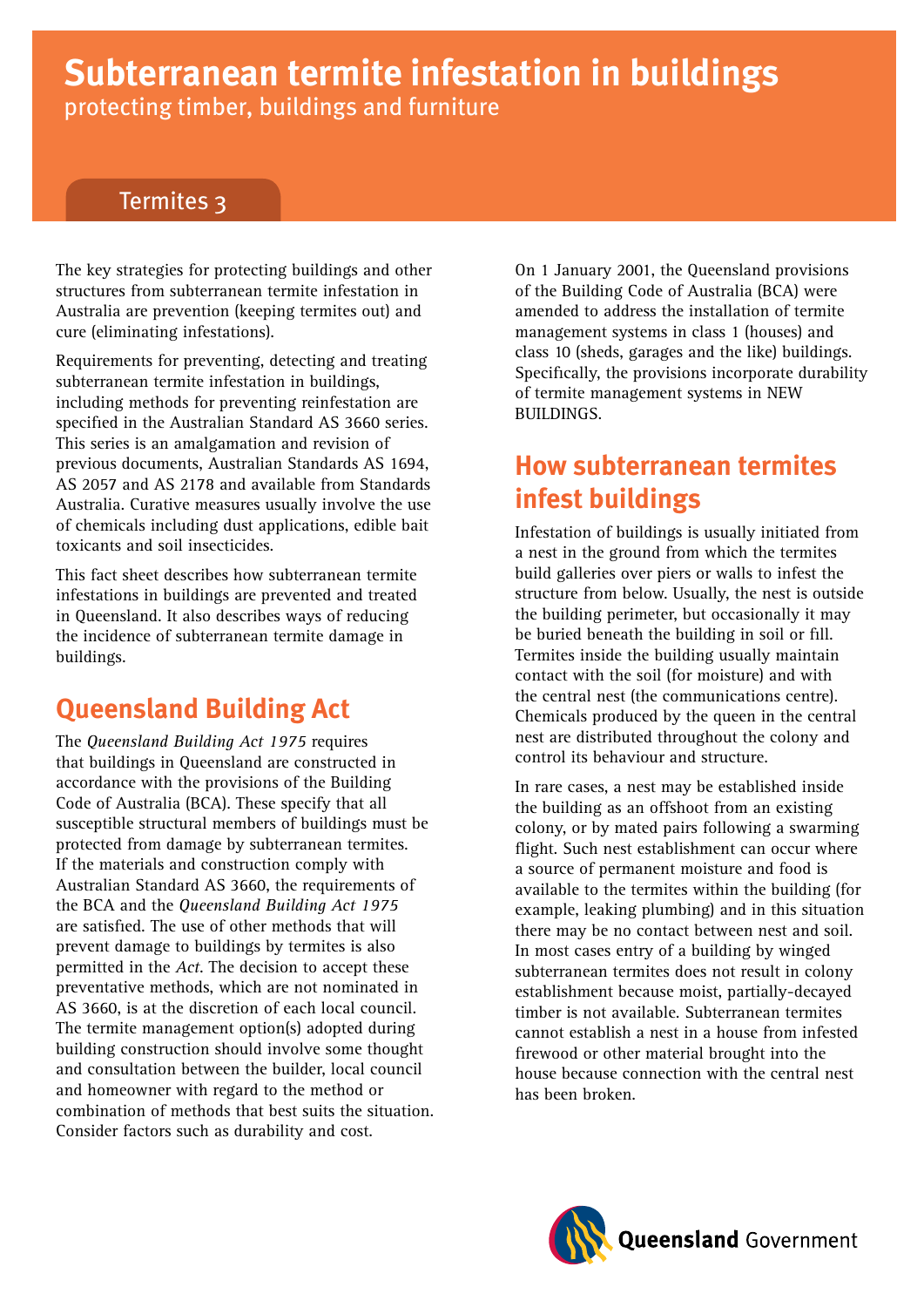# **Prevention**

#### **Be aware of the risks and have regular inspections**

The reason so much damage is caused by subterranean termites is that the insects usually gain entry to the timbers without being seen and are only noticed after they have been present for some time. Termite infestation is more likely to remain undetected in buildings with slab-on-ground floors than in those with suspended floors. Termite entry may occur at the slab edge, through cracks, joints and imperfections in the concrete or around service pipes. Awareness of the termite risk and regular inspections of the building by the owner (at three to four month intervals) for signs of termite activity will reduce the chance of serious infestation.

A competent inspector should have access to a range of devices to assist in the detection of termite activity. Such devices include a screwdriver, small knife, moisture meter, borescope and microwave technology instruments (which can detect movement within timber). For many situations, a bright light is essential, and where necessary, overalls, respirators and other protective equipment should be used. The parts of the building in contact with or close to the soil should be inspected first. Locations where dampness or humid conditions prevail, such as bathrooms, laundries or places where there are leaky pipes or drains are likely places of infestation.

The presence of galleries is a common indicator of a termite infestation. Termite damage in timber may be detected by the presence of mud 'plastering' along joints and cracks in the surface. Where termites are working between timber walls or in timber that has been painted, there may be noticeable bulging, staining or rippling of the surface. Similarly, infestation in the wall cavity of a brick veneer house may result in an area of stained plaster veneer. Damaged wood, when lightly tapped, often has a 'papery' sound. Timbers with a large cross section, such as house stumps, may have to be drilled or probed to determine their condition.

Places to look for termite mud galleries or damage include building foundations, piers or stumps and sub-floor area, skirting boards, architraves, cornices, mouldings and roof timbers, particularly those made of softwood. Note that drilling timber that is not infested with termites and treatment with termiticidal emulsion will not prevent infestation.

#### **Precaution**

When an active infestation is discovered, it is important that the termite workings are not disturbed further until management decisions have been made. Premature attempts to repair or replace infested timber may cause the termites to withdraw temporarily from the area and hinder effective treatment. Where possible, soldier termites should be collected during the inspection, preserved in alcohol (methylated spirit is suitable) and submitted to a specialist for identification. The species of termite involved may affect the choice of treatment.

#### **Eliminate conditions that favour infestation**

Termite infestation is usually initiated from below the building. Poorly ventilated, poorly lit subfloor areas increase the likelihood of successful infestation. Clearance from the ground provides an important physical barrier and also allows access for inspection. A minimum of 400 mm clearance in all subfloor areas between finished ground level and any structural component is recommended. Permanently damp areas in or beneath a building favour infestation and drains or plumbing should be repaired to eliminate this source of risk.

Materials stored under buildings may promote termite entry by providing pathways around physical or chemical barriers, by reducing ventilation or by making inspection of parts of the subfloor areas difficult. Similarly, materials such as firewood should not be stored against the building for long periods. Removal or rearrangement of such materials is recommended.

Built-up gardens and shrubs close to the perimeter of the building may promote or conceal termite entry points. This is particularly so in slab-onground constructions. If removal or modification of these features is not possible, then careful attention should be given to these areas during inspections for termites.

#### **Termite resistant timbers**

Several timber species possess natural properties which make the heartwood resistant to termite infestation. However, no species is totally immune. The native cypresses are the most commonly used resistant species in Queensland. Some ironbark species, for example narrow-leaved red ironbark (*Eucalyptus crebra*) and broad-leaved red ironbark

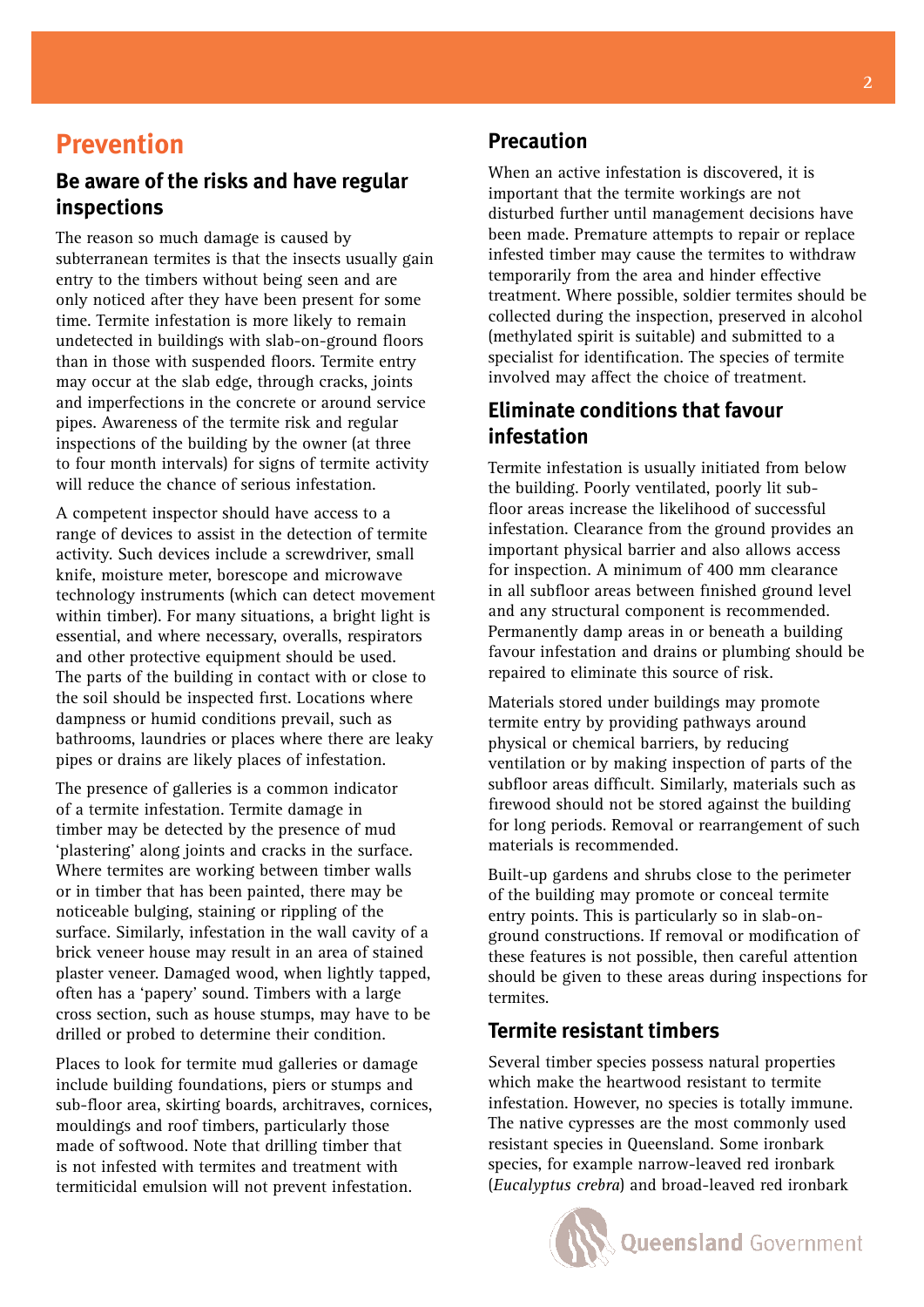(*E. fibrosa*), as well as turpentine (*Syncarpia glomulifera*) and satinay (*S hillii*), are also naturally resistant to termites. Supply of these very durable hardwoods has diminished and they are now used rarely in domestic construction. In situations where routine building maintenance is neglected, decay may predispose otherwise resistant timber to termite infestation.

Timber which has been chemically pre-treated with an approved preservative in accordance with Australian Standard AS 1604 and the *Timber Utilisation and Marketing Act 1987* (TUMA) can be used to prevent or minimise termite infestation and damage.

When resistant or pre-treated timber is used in building construction, it is generally confined to structural elements such as wall and roof framing and floors. It is not normally used in architraves, skirtings, built-in wardrobes, or other finishing applications. Therefore, considerable quantities of termite-susceptible timber will still be present.

#### **Physical barriers**

Methods employed in the erection of physical barriers during building construction are detailed in the Australian Standard AS 3660 series. These barriers impede and discourage termite entry into buildings. Termites can build around physical barriers (Figure 1), but are more readily detected during routine inspections.

For suspended floors, termite shields (caps or strip shielding) have, for many years, been placed on foundation walls, piers, stumps, and other substructures to isolate the upper parts of the building from the substructure (Figure 2). Care should be exercised when enclosing the substructure area not to bridge termite shields superstructure. Stainless steel mesh can be used to provide these physical barriers (Figure 3).

Stumps can be protected in-ground by graded stone barriers (Figure 4). The graded stone barriers consist of compacted rock particles of such a size (1.7–2.4 mm in diameter) that the termites cannot crawl between them, nor move them. Stone barriers are effective against *Coptotermes* spp. Further testing is required before a suitable particle size can be recommended for protection against other species of termite, especially the giant northern termite.

**Figure 1.** Physical barrier (termite shield) bridged by subterranean termites.



**Figure 2.** For suspended timber floors, termite shields and routine inspections provide adequate protection.



**Figure 3.** Stainless steel mesh can be used to provide physical barriers.

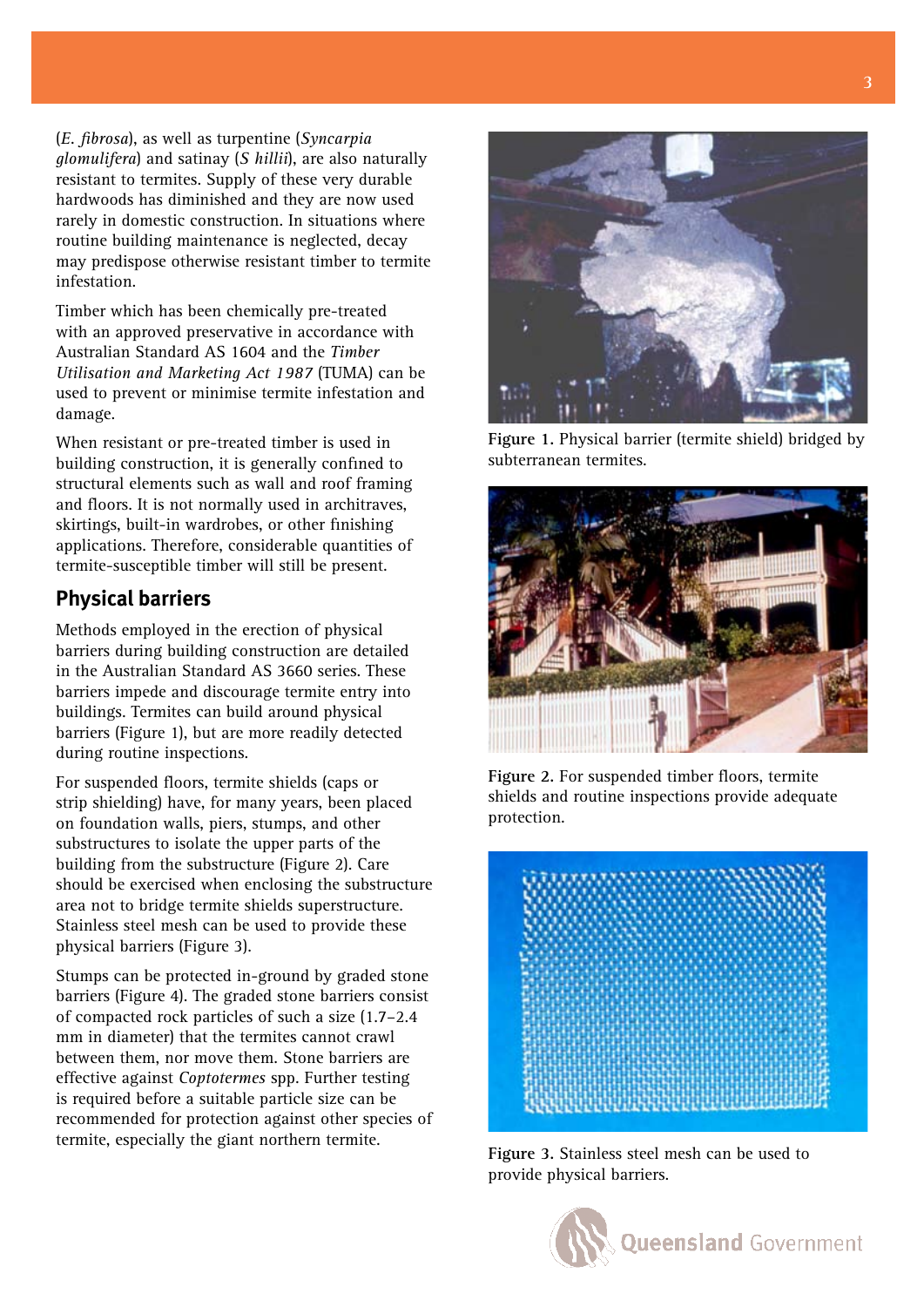

**Figure 4.** Graded stone barriers consist of compacted rock particles.



**Figure 5.** With slab-on-ground construction, many areas are inaccessible for inspection.

Modern building practices, such as those involving slab-on-ground construction (Figure 5), are not compatible with the incorporation of traditional physical barriers. The risk of termite entry into slab-on-ground constructions can be minimised by constructing slabs in accordance with Australian Standards AS 3600. The concrete should be placed, finished and cured using the procedures recommended by the Cement and Concrete Association of Australia to minimise cracks and voids. Control joints and slab penetrations can be protected by barriers such as stainless steel mesh or graded stone. These barriers can be also installed under the whole of the slab. Exposed slab edges provide ready detection of termite entry.

The vertical face of the perimeter of slabs should be permanently exposed for a minimum of 75 mm unless other barriers are installed. Care must be taken to ensure that alterations or additions to a building, landscaping or storage of susceptible materials beneath or abutting the building do not

allow termites to bypass the existing physical barriers.

#### **Chemical barriers**

Until 1995, installing treated-soil barriers during building construction was the cheapest and most effective method of preventing subterranean termite infestation. The objective was to place a barrier of chemically treated soil between the timber to be protected and the termites. Provided the barrier was continuous and not breached during subsequent soil disturbance or construction (for example, plumbing installation, landscaping or addition of carport, patio, pergola or trellis), termites were denied access for a considerable time. The highly persistent cyclodiene insecticides (aldrin, dieldrin, chlordane and heptachlor), the main termiticides used in Australia for the past 30 years, were withdrawn from use from 30 June 1995 due to the hazard they posed to human health and the environment.

Only the organophosphate chlorpyrifos, the pyrethroid bifenthrin, the chloro-nicotinyl imidacloprid, and the phenylpyrazole fipronil remain registered for use. These chemicals are much less persistent than the cyclodienes so may need to be applied more regularly if a similar level of protection is to be maintained. In cases where access to slabs is difficult, or disruptive, installation of a reticulation system before the slab is poured can facilitate repeat applications.

### **Integrated termite management for preventing attack**

Integrated termite management techniques use a range of complementary methods, including improved building design, wood preservative treatments, physical barriers and dust toxicants. They can be used successfully to prevent termite infestation, while minimising reliance on chemical sprays and drenches. The method chosen will depend on the type of building and individual preference. Some options for each type of construction are given in Australian Standard AS 3660. Procedures from two or more options can be combined to give a higher level of protection.

# **Treating active infestation**

When an active infestation is discovered, it is important that the termite workings are not disturbed until the management approach has been

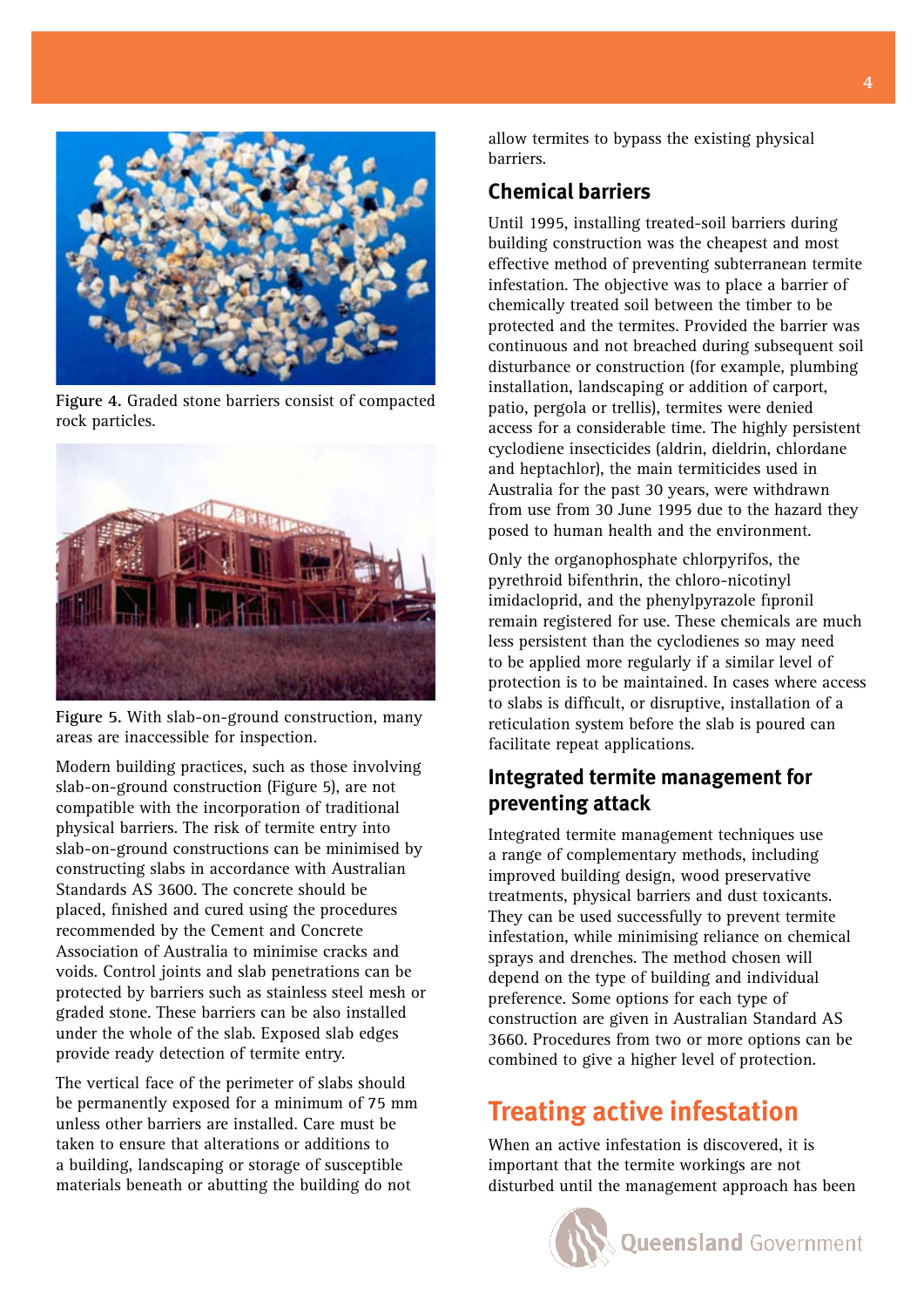determined. Several techniques for the management of active termite infestations are described in Australian Standard AS 3660. No single treatment technique will necessarily be successful in all circumstances, and sometimes a combination of methods is required. Choice of treatment will be influenced by factors such as soil type, topography, building design and relationship to neighbouring structures. It is prudent to seek professional advice in determining the most appropriate approach.

#### **Destroying the nest**

Considerable emphasis is sometimes placed on locating and destroying the nest from which the infestation originates. This approach is valid provided an identification check confirms that the species of termite in the building is the same as that in the nest to be destroyed. Many mound-building and tree-nesting termites occurring in urban areas do not infest sound seasoned timber. Destruction of the nest does not protect the building from infestation by other colonies and regular inspection of the building is essential. Nests in tree trunks can be drilled and treated with a termiticidal emulsion, if considered necessary.

### **Destroying the colony with toxic dust**

Toxic dust can be used to destroy a termite colony even when the nest has not been located (Figure 6). The treatment can be carried out only by an experienced operator licensed to obtain and use the dust.



**Figure 6.** Toxic dust can be used to destroy the termite colony.

The fine, dry dust (usually arsenic trioxide, fipronil, permethrin or triflumaron) is blown into occupied galleries by means of a hand blower. The dust adheres to the bodies of passing termites and is distributed into the colony. Arsenical dusting is ineffective against some species of termite, for example *Coptotermes frenchi*, which tend to avoid disturbed areas. Alternatively, termites may be aggregated using susceptible timber, removed, dusted and then returned to the site of activity to spread the dust through the colony. Boxes containing corrugated cardboard and susceptible timber, placed in the soil near termite activity, can facilitate aggregation. For these methods to be effective and safe, operator skill is required to judge the quantity of the dust needed and its placement.

### **Physical barriers**

Traditional termite shields, stainless steel mesh and graded stone barriers can be bridged or breached and allow access by termites. Badly corroded or damaged termite shields often occur on perimeter stumps and walls. These should be repaired or replaced.

### **Chemical barriers**

These are used to isolate the superstructure of the building from the soil so that termites active in the building are cut off from contact with their nest in the soil, and termites outside the newly formed barrier are denied access. Infested wooden house stumps can be drilled and treated with termiticidal emulsion. Termites isolated in the building may survive for several weeks after the barriers are formed. Care is needed to ensure that barriers are continuous as termites will exploit even small gaps in the barrier. Site or building design factors which may add to the difficulty of installing a continuous barrier are:

- Construction on fill: termites normally operate in the top 200 mm of the original (natural) soil profile. Where fill is used, the termites are buried beneath the construction, and soil treatments to conventional depths will be ineffective. Different techniques are then required to envelop the fill in a chemical barrier.
- Split-level construction: to install a continuous chemical barrier it is often necessary to drill and treat retaining walls or slabs.
- Nest beneath slab: occasionally a slab is laid •directly over a termite nest or the nest buried

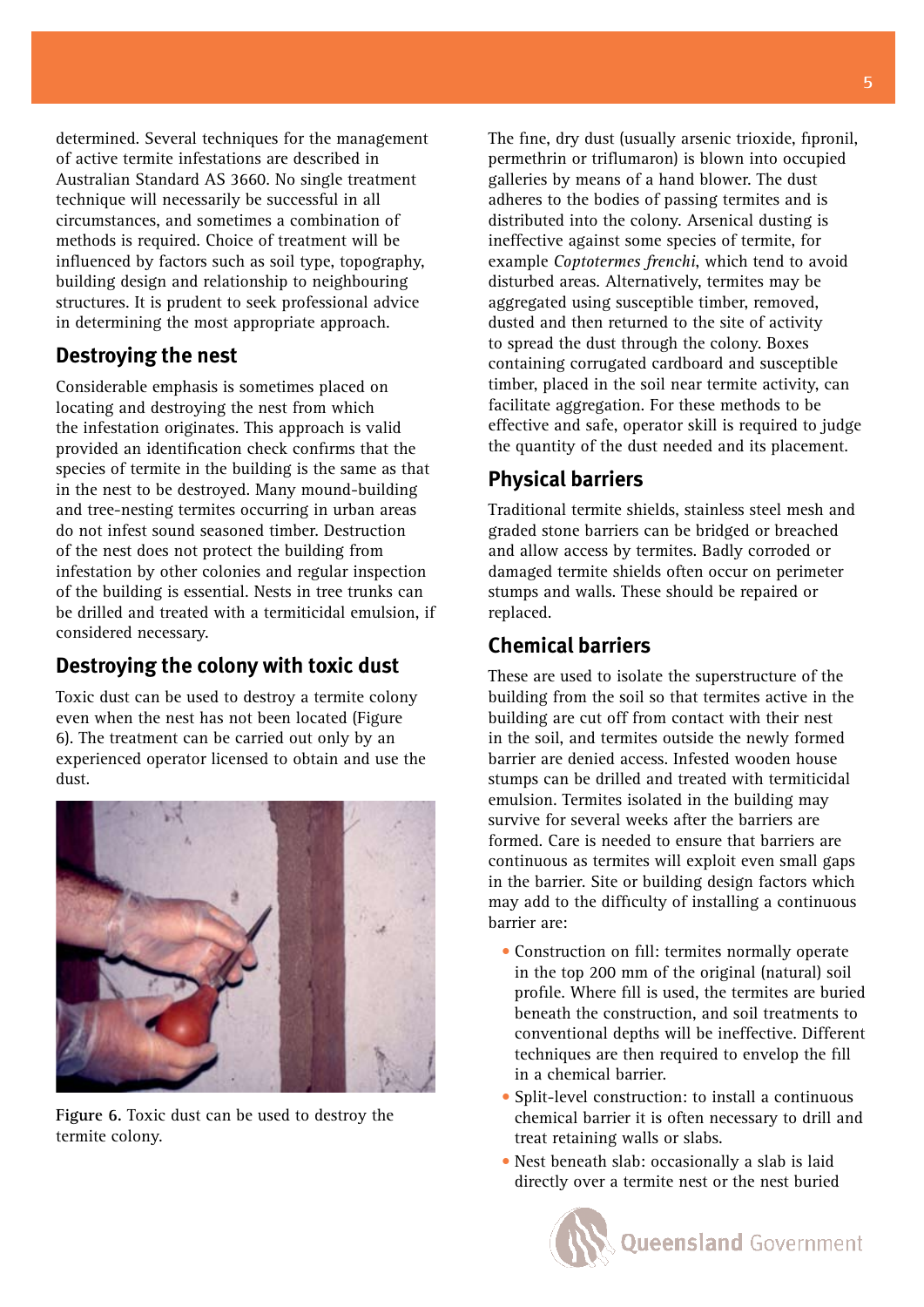in fill beneath the slab. In these circumstances it is necessary to drill and flood with chemical beneath the slab. Drill holes should be plugged with a moisture proof compound after treatment.

- Nest isolated from soil: occasionally termites establish a colony in a building without having contact with the soil. This occurs when they have access to a constant source of moisture within the building (for example, a leaking plumbing fixture). Such colonies are not affected by chemical soil barriers and location and destruction of the nest or a toxic dust treatment is required. Care should be taken to eliminate damp spots within the building and near to or beneath the foundation since these conditions favour termite infestation.
- Surface rock: adequate depth of treatment will be difficult to achieve and more frequent re-treatment will be necessary to prevent infestation.
- Concrete paths, plants, patios, pergolas: any structure or object near to or contacting the foundations of a building will interfere with the continuity of a chemical barrier treatment. It is often necessary to remove obstructing plants, or to drill or cut through paths and slabs to complete the barrier. Alterations or additions to a building or landscaping adjacent to the foundation may disturb or bridge existing termite barriers. Care must be taken to restore the barriers and to make sure that any barriers used to protect the new work effectively join up with existing barriers.

#### **Integrated termite management for treating infestation**

A range of complementary methods can be used successfully to manage termite infestation. The strategy of baiting has been employed against termites in buildings and trees. The main problem with the use of baiting techniques against *Coptotermes* species has been the inconsistency of bait acceptance. Colonies may be destroyed by dusting termites which have been aggregated at susceptible wooden baits. Biological control using the insect pathogenic fungus *Metarhizium anisopliae*, and the insect pathogenic roundworms (nematodes) *Heterorhabdis spp*. and *Steinernema spp.*, have had some experimental success.

# **Other structures**

The use of termite-resistant and preservative-treated timbers should be considered when new fences and landscaping timbers are to be installed. It is extremely difficult to install an effective chemical soil barrier around fence posts or behind a timber retaining wall. A 50 mm gap between the fence palings and the soil will minimise the risk of termite infestation or fungal decay and reduce the need for chemical treatment.

## **Summary**

Subterranean termites are a hazard to timber structures in Queensland. The approach adopted to prevent or manage subterranean termite infestation will depend on factors such as site, building design, the cost of any structural modifications, the degree of protection that is demanded and the cost of the treatment itself. Integrated termite management techniques using a range of complementary methods, including improved building design, wood preservative treatments, bait and dust toxicants and physical barriers, can be used successfully to prevent and manage termite infestation, while minimising reliance on chemical sprays and drenches. Reference to the appropriate Australian Standards publications will assist the building owner in making this choice.

#### **Authors**

BC Peters, J King and FR Wylie

#### **Source**

Peters, BC., J King, & FR Wylie. (1996) *Pests of Timber in Queensland*. Queensland Forestry Research Institute, Department of Primary Industries, Brisbane, 175 pp. Available from the Queensland Government Bookshop: [www.bookshop.qld.gov.au](http://www.bookshop.qld.gov.au)

#### **More information**

**Queensland Primary Industries and Fisheries**

Business Information Centre: 13 25 23 Website: [www.dpi.qld.gov.au](http://www.dpi.qld.gov.au)